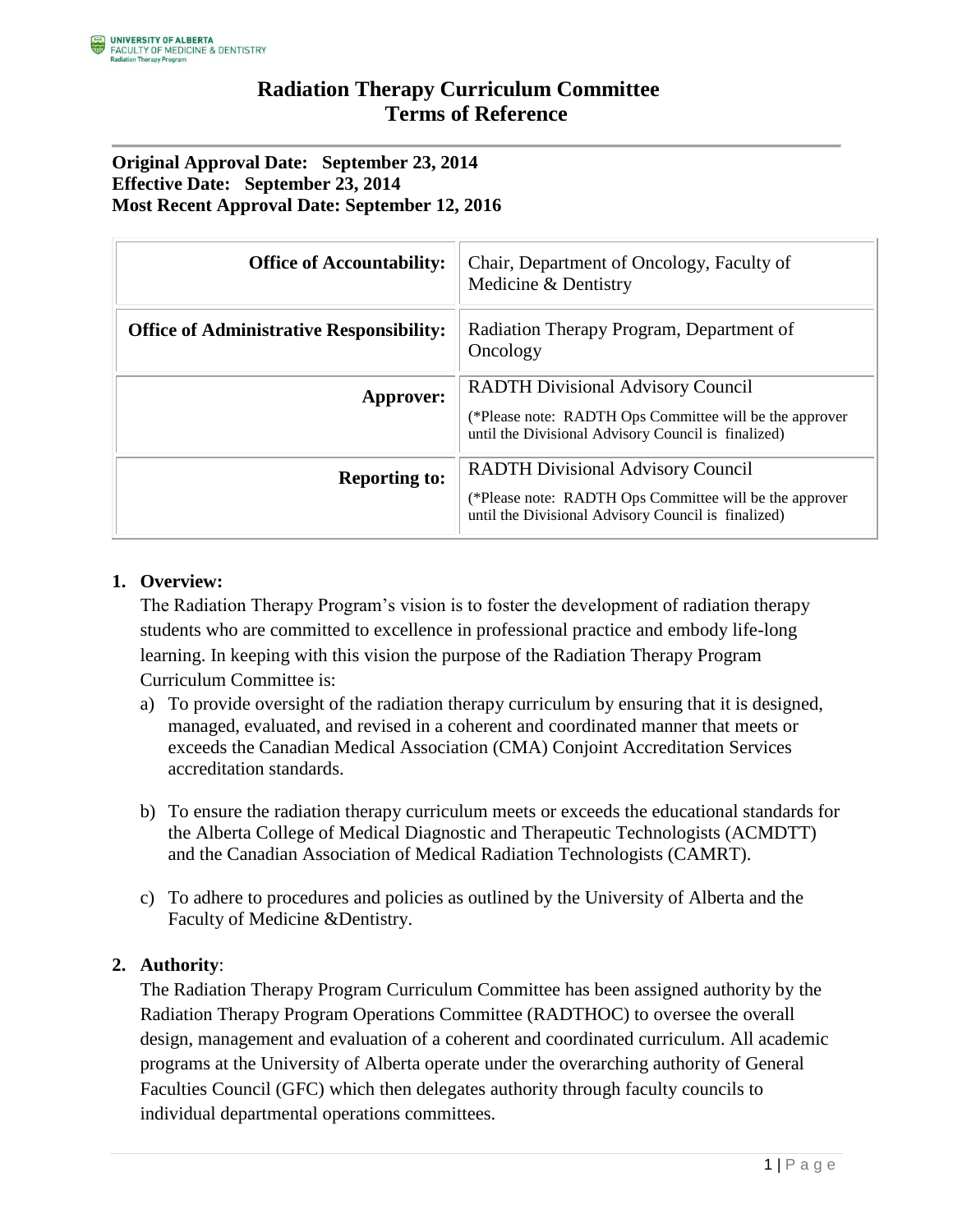## **3. Policy:**

#### a) **Responsibilities of this Committee:**

- i. Development and oversight for the overarching curriculum plan that describes the planning, development, implementation, evaluation and revision of the undergraduate Radiation Therapy education program.
- ii. Ensuring the undergraduate Radiation Therapy baccalaureate education program conforms to the educational standards specified for maintaining accreditation.
- iii. Development of policies that relate to the Radiation Therapy baccalaureate education program and the attainment/ maintenance of accreditation standards and University policies.
- iv. Regular review of content and sequencing of the educational program for each year of the radiation therapy program with a focus on the following responsibilities:
	- (1) Determination of what should be taught in the Radiation Therapy Program, considering the following input:
		- (a) Entry-to-Practice Competencies and Standards for Canadian Radiation Therapists.
		- (b) Applicable legislation (e.g., Health Professions Act, Radiation Protection Act)
		- (c) Canadian Association of Medical Radiation Technologists (CAMRT) and Alberta College of Medical Diagnostic Therapeutic Technologists (ACMDTT) Practice Standards, Code of Ethics, and Guidelines.
		- (d) University of Alberta policies and procedures.
		- (e) Literature defining the scope of current evidence-based radiation therapy practice.
		- (f) Direction from professional associations and regulatory bodies, and alumni feedback about "what does a graduating radiation therapists need to know/do/be?"
		- (g) Review of assessment and evaluation sub-committee reports.
	- (2) Determination of when various aspects of the curriculum should be taught:
		- (a) Review overall sequencing of curriculum delivery.
		- (b) Review and make decisions on pre-professional year courses choices.
		- (c) Evaluate and determine appropriate hours of curriculum delivery designated to the various competencies being taught.
	- (3) Determination of how best to teach the curriculum:
		- (a) Set educational goals/ policies/ vision for the Radiation Therapy program.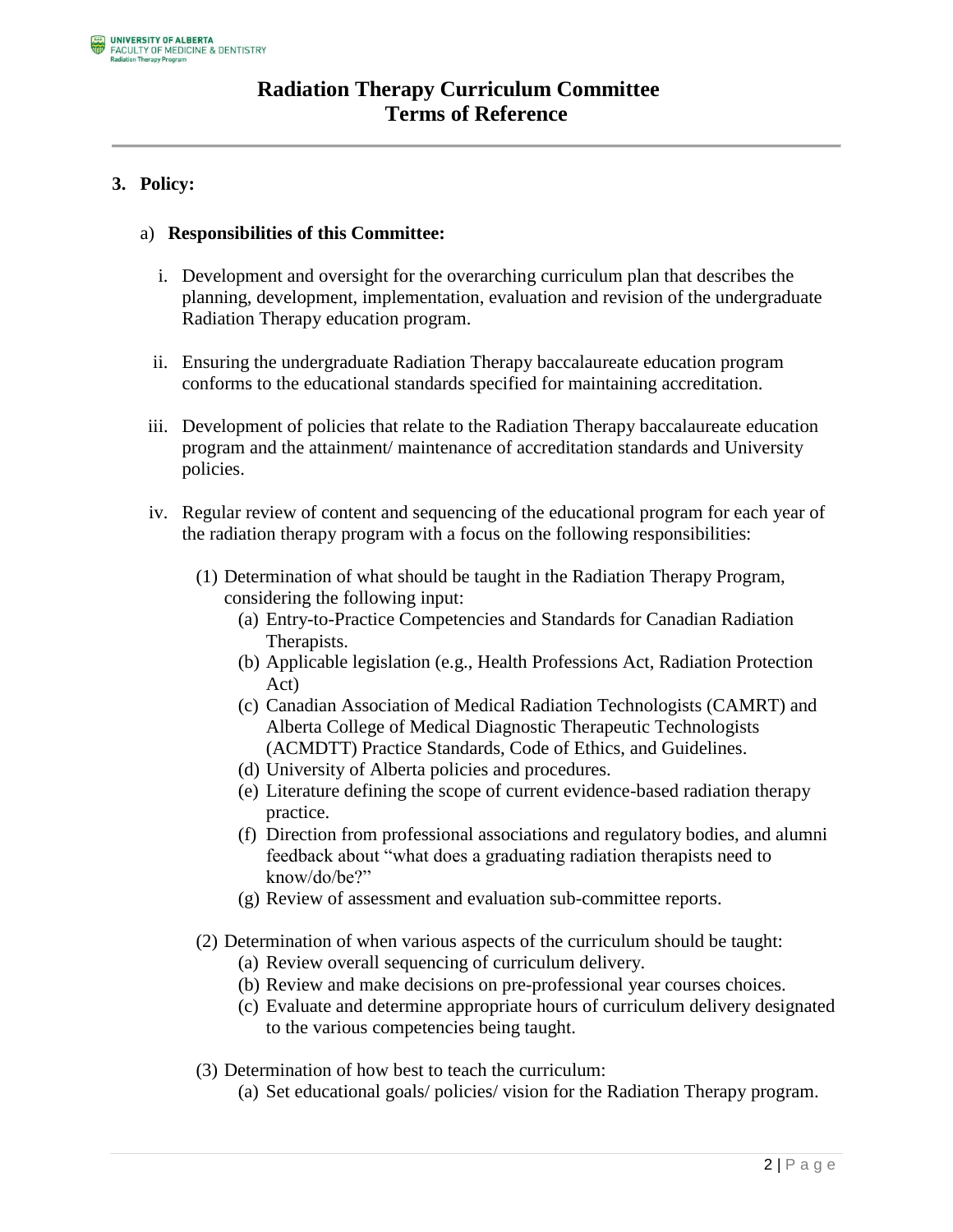- (b) Review, recommend, and support evidence-based pedagogical methods for teaching.
- (4) Determination of how well the program is being taught by review of various forms of feedback and evaluation on curriculum and student learning outcomes as reported by the RADTH Continuous Quality Assurance Committee.

### **a) Decision Making Process:**

- i. Changes, deletions, or additions of new materials that impact on competency content, sequencing timelines, or hours of delivery will be voted upon by motion by majority vote of the voting members present.
- ii. Approval of all substantial changes to the Radiation Therapy program must appear in the University Calendar. Once approved by the Curriculum Committee, the Departmental Administrator will submit the changes through the appropriate Faculty and University channels in a timely manner.

### **b) Membership and Voting:**

- i. The membership will reflect the structure of the curriculum, its administrative support and need for student input. Committee membership can be adjusted if required following committee approval and amendment to this ToR.
	- (1) Ex-Officio Members (non-voting)
		- (a) Chair, Department of Oncology, Faculty of Medicine & Dentistry
		- (b) Teaching & Learning Specialist, Radiation Therapy Program (Ex-officio)
		- (c) Director, Psychometrics, Department of Dentistry (Ex-officio)
	- (2) Ex-Officio Members (voting)
		- (a) Director, Radiation Therapy Program
	- (3) Appointed Members: Appointed by the Director, RT Program
		- (a) Radiation Therapy Physicists two (2) appointed representatives
			- (b) Radiobiologist one (1) appointed representative
			- (c) Cancer Biologist one (1) appointed representative
			- (d) Radiation Oncologist Clinical Educator one (1) appointed representative
			- (e) Radiation Therapists all full-time Radiation Therapy Faculty members
	- (4) Student Members (up to 3 voting)
		- (a) RADTH student members will be appointed by the Radiation Therapy Student's Association. Membership will grow from 1 to 3 as Program matures.
	- (5) Administrative (non-voting) (a) Project Administrator, Radiation Therapy Program (Ad hoc)
	- (6) Chair (Voting in case of tie) (a) Associate Chair, Interdisciplinary Studies, Radiation Therapy Program